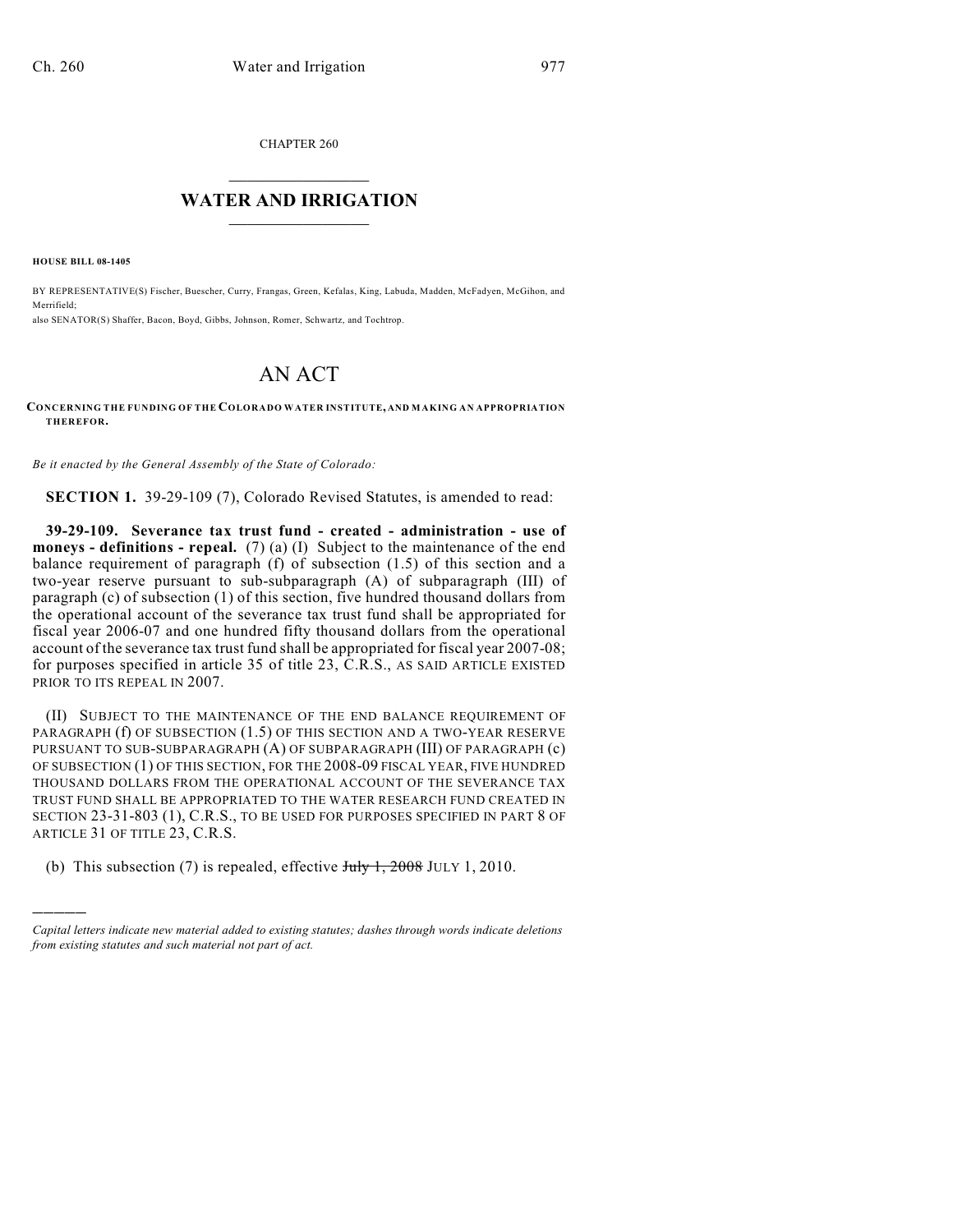**SECTION 2.** 23-31-803 (1), Colorado Revised Statutes, as amended by House Bill 08-1026, enacted at the Second Regular Session of the Sixty-sixth General Assembly, is amended to read:

**23-31-803. Water research fund.** (1) There is hereby established in the state treasury the water research fund, referred to in this part 8 as the "fund". The fund shall consist of fees received by the institute pursuant to section 23-31-801 (7), APPROPRIATIONS MADE TO THE FUND PURSUANT TO SECTION 39-29-109 (7), C.R.S., and gifts, grants, and donations accepted by the institute. The moneys in the fund are hereby continuously appropriated to the institute, and the institute may expend moneys from the fund for any purpose consistent with this article. Any interest derived from the deposit and investment of moneys in the fund shall be credited to the fund. At the end of any fiscal year, all unexpended and unencumbered moneys in the fund shall remain therein and shall not be credited or transferred to the general fund or any other fund.

**SECTION 3.** 39-29-109.3 (2), Colorado Revised Statutes, as enacted by House Bill 08-1398, enacted at the Second Regular Session of the Sixty-sixth General Assembly, is amended BY THE ADDITION OF A NEW PARAGRAPH to read:

**39-29-109.3. Operational account of the severance tax trust fund - repeal.** (2) Subject to the requirements of subsections (3) and (4) of this section, if the general assembly chooses not to spend up to one hundred percent of the moneys in the operational account as specified in subsection (1) of this section, the state treasurer shall transfer the following:

(j) (I) FOR THE STATE FISCAL YEAR COMMENCING JULY 1, 2008, FIVE HUNDRED THOUSAND DOLLARS TO THE WATER RESEARCH FUND CREATED IN SECTION 23-31-803 (1), C.R.S.

(II) THIS PARAGRAPH (j) IS REPEALED, EFFECTIVE JULY 1, 2010.

**SECTION 4.** 23-31-803 (1), Colorado Revised Statutes, as amended by House Bill 08-1026, enacted at the Second Regular Session of the Sixty-sixth General Assembly, is amended to read:

**23-31-803. Water research fund.** (1) There is hereby established in the state treasury the water research fund, referred to in this part 8 as the "fund". The fund shall consist of fees received by the institute pursuant to section 23-31-801 (7), TRANSFERS MADE TO THE FUND PURSUANT TO SECTION 39-29-109.3 (2) (j), C.R.S., and gifts, grants, and donations accepted by the institute. The moneys in the fund are hereby continuously appropriated to the institute, and the institute may expend moneys from the fund for any purpose consistent with this article. Any interest derived from the deposit and investment of moneys in the fund shall be credited to the fund. At the end of any fiscal year, all unexpended and unencumbered moneys in the fund shall remain therein and shall not be credited or transferred to the general fund or any other fund.

**SECTION 5. Appropriation.** In addition to any other appropriation, there is hereby appropriated, out of any moneys in the operational account of the severance